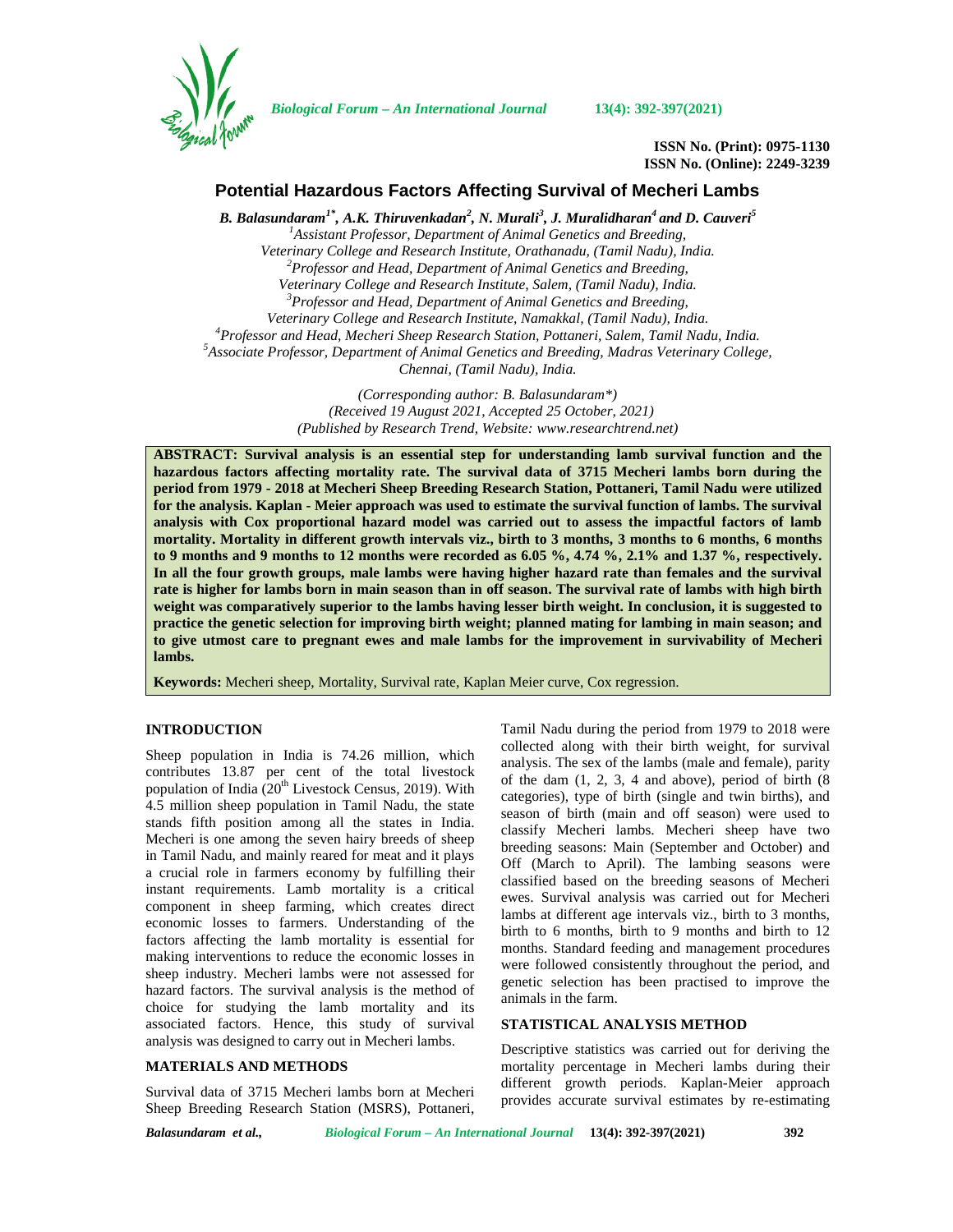the survival probability each time an event/death occurs. (Kaplan and Meier, 1958). Kaplan-Meier survival analysis was performed for detailing the lamb survival function with survival curve and mean survival time, for each age interval category. In each age interval category, the sold and alive animals together named as censored. The survival time  $(S_t)$  of each lamb was estimated by the product limit method, given by of Kaplan and Meier (1958). bability each time an event/death<br>
and Meier, 1958). Kaplan-Meier<br>
was performed for detailing the lamb<br>
with survival curve and mean survival<br>
age interval category. In each age<br>
the sold and alive animals together<br>
d. T

$$
S_t = \prod_{i_i \le t} 1 - \frac{d_i}{n_i}
$$

Where,  $t_i$  is the duration of study at any point  $i'$ ,  $d_i$  is the mortality of lambs up to the point 'i' and  $n_i$  is the number of lambs at risk just prior to  $t_i$ .

Cox proportional hazard model (Cox, 1972) was used in the analysis to assess the effect different factors on survival of Mecheri lambs. Goodness of fit for the Cox proportional hazard model was confirmed with Global Chi-Square and Likelihood Ratio tests (Table 2) and proceeded further for survival analysis in Sigmaplot 14.5 (Systat Software Sigma Plot 14.5. The following Cox proportional hazard model (Collet, 2003) was used in the survival analysis:

 $h_i$  (t) =  $h_0$  (t) exp ( $b_1 X_{i1} + b_2 X_{i2} + \dots + b_k X_{ik}$ )

Where,  $h_i$  (t) is the hazard function at  $i<sup>th</sup>$  point of time in the survival period t, which was determined by baseline hazard function  $(h<sub>0</sub>(t))$  and a set of covariates defined by  $X_i$ . Sex of lamb, period of birth, season of birth, type of birth, parity order of dam and birth weight were used as covariates in this analysis. Baseline hazard function represents the probability of dying when all explanatory variables are equal to zero. By taking natural logarithm, the hazard function was transformed as a linear fixed effects proportional hazard model and simplified the estimation of hazard ratio for covariates.

 $ln[h_i (t)] = ln[h_0 (t)] (b_1 X_{i1} + b_2 X_{i2} + \dots + b_k X_{ik})$ 

Hazard rates for the covariate categories and the continuous covariate were derived from regression coefficients. The hazard ratio  $[h_i (t)/h_0 (t)]$  for a covariate was computed as the proportional change in the hazard rate due to a unit change in the value of the covariate. For a group from a categorical covariate, the hazard ratio was calculated as the ratio of the hazard rate of the group to the hazard rate of the reference group. In each categorical covariate, the reference group was identified based on the the baseline hazard function. Kaplan-Meier and Cox proportional hazard analysis were carried out in Sigmaplot version 14.5 (SigmaPlot 14.5, Systat Software Inc.). Goodness of fit for Cox proportional hazard model was confirmed with Likelihood Ratio tests. Chi-square test was applied for testing the significance of the continuous covariate and categorical covariates on hazard rate.

#### **RESULTS AND DISCUSSIONS**

#### *A. Mortality and survival function*

 $-\frac{a_i}{a}$  mont probability each time an event/death<br> **RESULTS AND DISCUSSIONS**<br>
is was performed for detailing the lamb<br>
A *Mortality and survival function*<br>
is was performed for detailing the lamb<br>
A *Mortality and survival function*<br> In Mecheri lambs, mortality was recorded as 6.05, 4.74, 2.1 and 1.37 per cent during the growth intervals from birth to weaning, weaning to 6 months, 6 months to 9 months and 9 months to 12 months respectively. These results revealed a decreasing trend in mortality with increasing age. Among the age intervals of Mecheri lambs, higher death percentages were found in 0-3 months (6.05 %) and 3-6 months (4.74 %). This clearly shows that the critical age groups for survival of Mecheri lambs were 0-3 months and 3-6 months. Similar findings were reported earlier in Mecheri (Thiruvenkadan *et al.*, 2003; Jeichitra *et al.*, 2013) and Iranian Kermani sheep (Barazandeh *et al.,* 2012). The largest mortality has been recorded in the first quarter (0-3 months) of the growth period of lambs in most Indian sheep breeds (Thiruvenkadan *et al.*, 2003; Mandal *et al.*, 2007; Bangar *et al.*, 2016). However, Soundararajan (2014) found that postweaning mortality was higher than preweaning mortality in Madras Red sheep.

> The mean survival time of lambs during the growth intervals of birth to 3 months, birth to 6 months, birth to 9 months, and birth to 12 months was 87.49 days, 169.50 days, 248.56 days, and 326.26 days, respectively (Table 1). It was found that the preweaning period had the largest of proportionate mean survival time. In agreement with the results of Getachew *et al.* (2015), survival function graphs (Figs. 1-4) showed a gradual decline in curve except during the first few days after the birth of lambs. A total of 24 lamb deaths were happened during the first three days of life of lambs with the average of eight deaths in a day. The preweaning phase survival curve suggested that the first few days following delivery of lambs require close monitoring and care to prevent lamb loss. The higher lamb mortality seen in this study immediately after birth is consistent with the past investigation by Southey and Leymaster (2008). Due to a shift in the lamb environment, survival of lambs is critical during the early stages of life after birth (Vatankhah and Talebi, 2009). Enhancing lambing environment for ewes, increasing lamb birth weight, and improving management at birth may contribute to reduced lamb mortality (Tibbo, 2006; Hatcher *et al.*, 2010). The reduced steepness of the survival curve in the last growth period of this study indicated the low death rate in lambs during that period. Bangar *et al.* (2016) reported the similar survival function in Deccani sheep for the preweaning growth period.

**Table 1: Mean survival time with 95 % Confidence Interval (CI).**

| Categorv           | <b>Survival Time (days)</b> | 95% CI-Lower limit | 95% CI- Upper limit |
|--------------------|-----------------------------|--------------------|---------------------|
| Birth to 3 months  | $87.49 + 0.20$              | 87.10              | 87.87               |
| Birth to 6 months  | $169.50 + 0.56$             | 168.39             | 170.60              |
| Birth to 9 months  | $248.56 + 1.02$             | 246.57             | 250.55              |
| Birth to 12 months | $326.26 + 1.51$             | 323.29             | 329.22              |

**\***-Significantly different from the reference group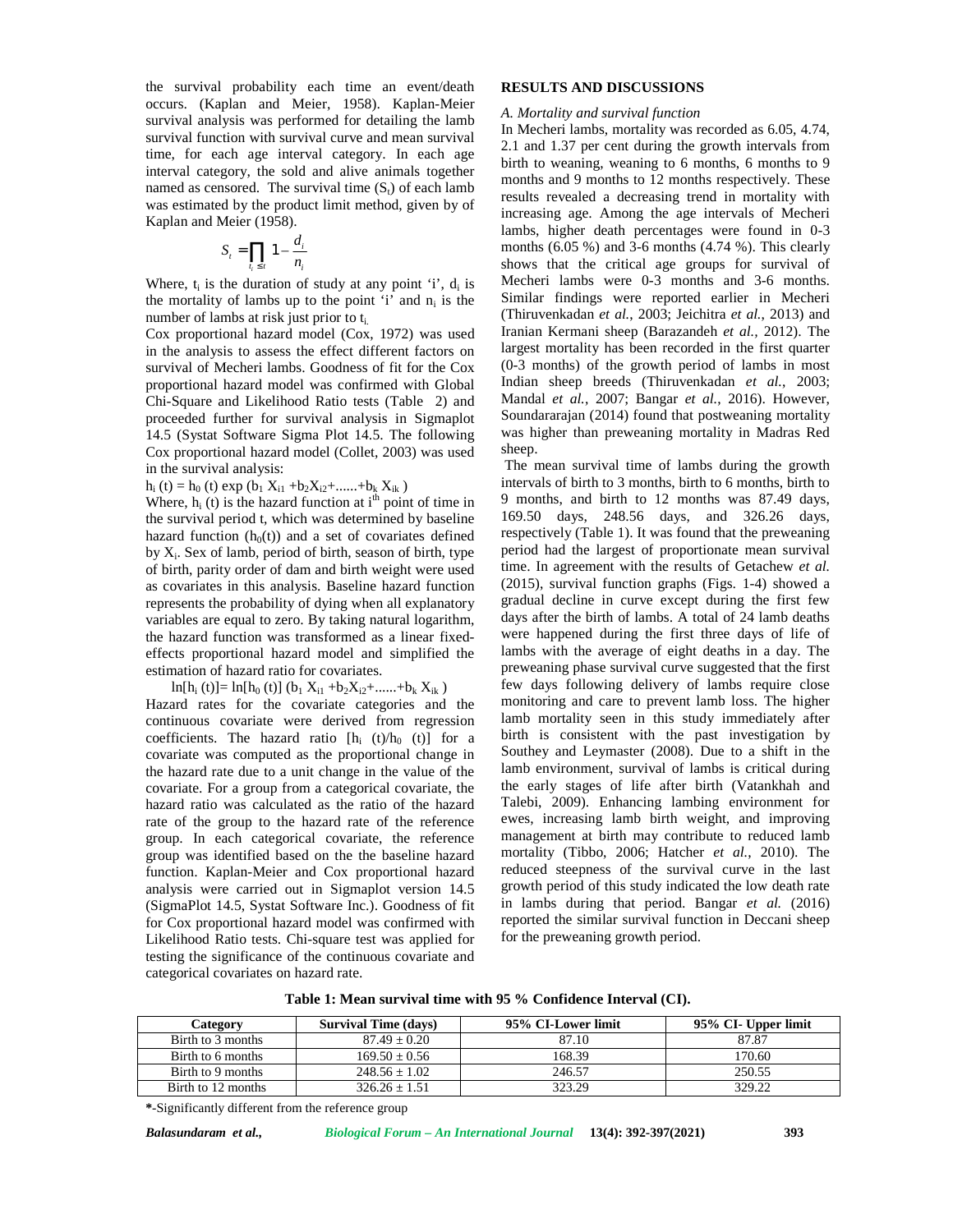

**Fig. 1.** Kaplan Meier survival curve for Mecheri lambs (birth to 3 months)



**Fig. 3.** Kaplan Meier survival curve for Mecheri lambs (birth to 9 months).

**Hazard rate and hazard ratio.** The hazard rates and hazard ratios of different covariates in different growth respectively. intervals were presented in Tables 2-5. In this study, the negative hazard rates observed for categorical covariates showed that lambs in the corresponding subgroup died at a lower rate than lambs in the reference group. In other words, a negative hazard rate suggests that lambs are more likely to survive. Significant effect (P<0.05) of period of birth, sex of lambs and birth weight on survival of lambs were observed in all the growth periods in the study. Additionally, a significant influence of season (P<0.05) was identified during the birth to nine-month and birth to twelve-month period, as well as parity during the preweaning phase.

The significant negative hazard rate of birth weight in the study indicated that when birth weight increases, the survival rate increases as well. The birth weight hazard ratios demonstrated that for every kg increase in birth weight, the risk of death fell by 0.24, 0.30, 0.35, and 0.36 times during the preweaning, birth to six-month,



**Fig. 2.** Kaplan Meier survival curve for Mecheri lambs (birth to 6 months).



**Fig. 4.** Kaplan Meier survival curve for Mecheri lambs (birth to 12 months).

birth to nine-month and birth to twelve-month periods, Indirectly, this indicates that lamb survival increased with birth weight. Bangar *et al.* (2016) found a comparable effect of birth weight on preweaning lamb survival, with a hazard ratio of 0.18. Chauhan *et al.* (2019) also discovered a similar relationship between birth weight and hazard rate. The periods of birth, 1995-1999, 2005-2008, and 2009- 2013 in the preweaning duration, had significantly different hazard rates compared to the 1979-1984 reference period. The varying death rates in different period could be attributable to pasture availability and varying quantity of rainfall over the periods (Thiruvenkadan *et al.*, 2018). The computed hazard rates and hazard ratios of the sub groups of different periods of birth for the growth intervals birth to six months, birth to nine months, and birth to twelve months indicated that lamb survival had increased over time The increased lamb survival rate over periods may be the result of genetic selection and improved farm management practices.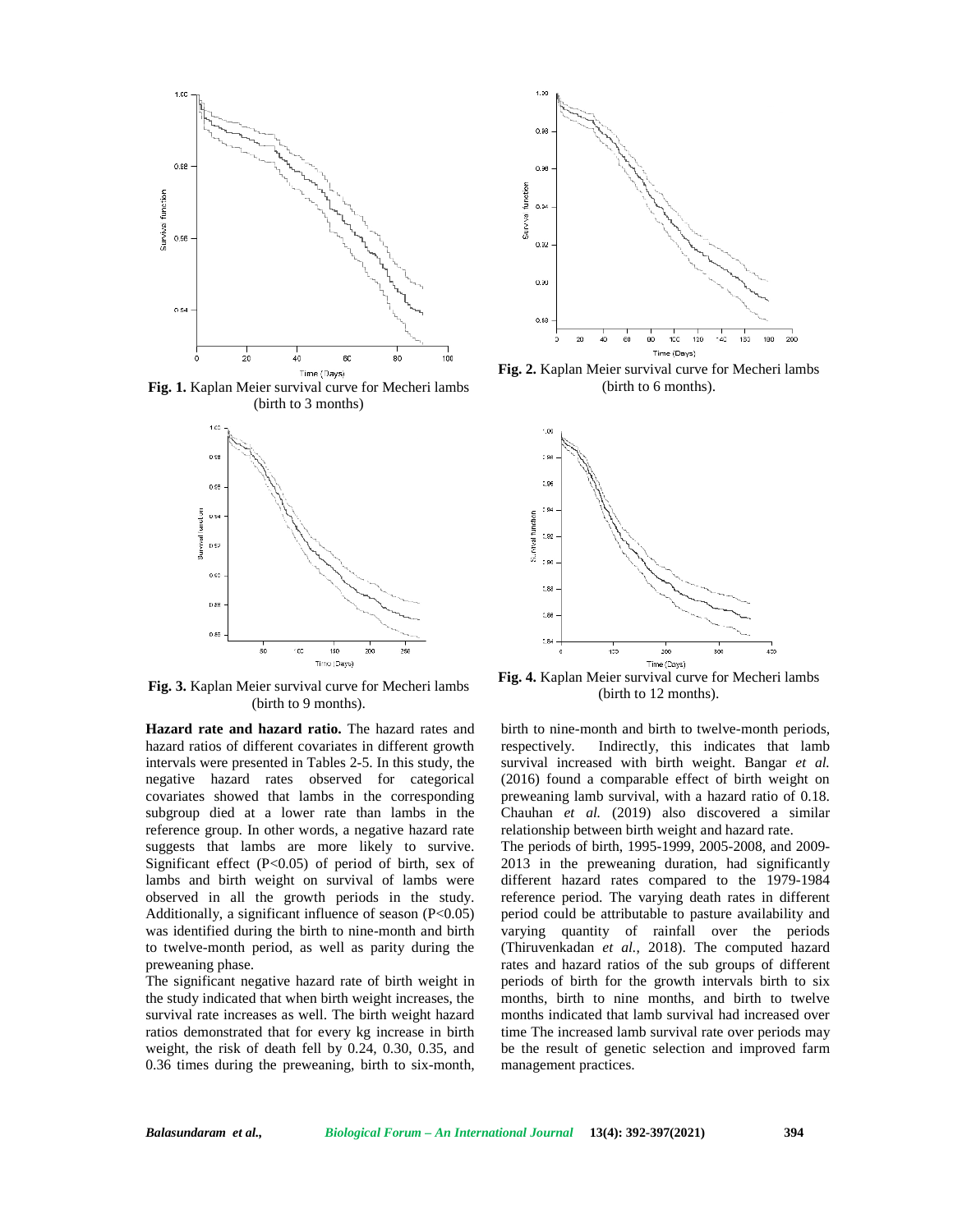| Table 2: Hazard rate and hazard ratio of factors affecting survival of Mecheri lambs (Birth to 3 months). |  |  |
|-----------------------------------------------------------------------------------------------------------|--|--|
|                                                                                                           |  |  |

| Factor              | <b>Hazard rate with SE</b> | <b>Wald Chi-Square</b>       | P Value | Hazard Ratio (95%CI) |  |  |  |
|---------------------|----------------------------|------------------------------|---------|----------------------|--|--|--|
| <b>Period</b>       |                            | Reference group:1979-1984    |         |                      |  |  |  |
| 1985-1989           | $0.373 \pm 0.216$          | 2.977                        | 0.084   | 1.452 (0.951, 2.219) |  |  |  |
| 1990-1994           | $-0.469 \pm 0.278$         | 2.851                        | 0.091   | 0.625(0.363, 1.078)  |  |  |  |
| 1995-1999           | $-0.725 \pm 0.287*$        | 6.377                        | 0.012   | 0.484(0.276, 0.850)  |  |  |  |
| 2000-2004           | $-0.092 \pm 0.214$         | 0.185                        | 0.667   | 0.912 (0.599, 1.388) |  |  |  |
| 2005-2008           | $-2.375 \pm 0.412*$        | 33.174                       | < 0.001 | 0.093(0.041, 0.209)  |  |  |  |
| 2009-2013           | $-3.055 \pm 0.728$ *       | 17.587                       | < 0.001 | 0.047(0.011, 0.197)  |  |  |  |
| 2014-2018           | $-0.294 \pm 0.273$         | 1.159                        | 0.282   | 0.745(0.436, 1.273)  |  |  |  |
| Season              |                            | Reference group: Main season |         |                      |  |  |  |
| Off season          | $-0.293 \pm 0.172$         | 2.909                        | 0.088   | 0.746(0.533, 1.045)  |  |  |  |
| <b>Birth type</b>   |                            | Reference group: Single      |         |                      |  |  |  |
| Twin                | $0.225 \pm 0.525$          | 0.184                        | 0.668   | 1.253 (0.448, 3.502) |  |  |  |
| Parity              |                            | Reference group: Parity_1    |         |                      |  |  |  |
| Parity_2            | $-0.246 \pm 0.166$         | 2.191                        | 0.139   | 0.782(0.564, 1.083)  |  |  |  |
| Parity_3            | $-0.553 \pm 0.250*$        | 4.893                        | 0.027   | 0.575(0.352, 0.939)  |  |  |  |
| Parity 4            | $-0.173 \pm 0.254$         | 0.463                        | 0.496   | 0.841(0.512, 1.384)  |  |  |  |
| <b>Sex</b>          |                            | Reference group: Female      |         |                      |  |  |  |
| Male                | $0.270 \pm 0.134*$         | 4.047                        | 0.044   | 1.310 (1.007, 1.705) |  |  |  |
| <b>Birth weight</b> | $-1.427 \pm 0.159*$        | 81.024                       | < 0.001 | 0.240(0.176, 0.327)  |  |  |  |

|  |  |  |  |  | Table 3: Hazard rate and hazard ratio of factors affecting survival of Mecheri lambs (Birth to 6 months). |  |
|--|--|--|--|--|-----------------------------------------------------------------------------------------------------------|--|
|  |  |  |  |  |                                                                                                           |  |

| Factor              | <b>Hazard rate with SE</b> | <b>Wald Chi-Square</b>      | <b>P</b> Value | <b>Hazard Ratio</b><br>$(95\% \text{ CI})$ |  |
|---------------------|----------------------------|-----------------------------|----------------|--------------------------------------------|--|
| Period              |                            | Reference group: 2000-2004  |                |                                            |  |
| 1979-1984           | $0.436 \pm 0.170*$         | 6.579                       | 0.010          | 1.547 (1.108, 2.159)                       |  |
| 1985-1989           | $0.764 \pm 0.160*$         | 22.653                      | < 0.001        | 2.146 (1.567, 2.940)                       |  |
| 1990-1994           | $0.264 \pm 0.192$          | 1.885                       | 0.170          | 1.302 (0.893, 1.898)                       |  |
| 1995-1999           | $0.060 \pm 0.192$          | 0.099                       | 0.752          | 1.063 (0.729, 1.549)                       |  |
| 2005-2008           | $-1.792 \pm 0.284*$        | 39.925                      | < 0.001        | 0.167(0.095, 0.290)                        |  |
| 2009-2013           | $-1.592 \pm 0.322*$        | 24.379                      | < 0.001        | 0.204(0.108, 0.383)                        |  |
| 2014-2018           | $-0.192 \pm 0.239$         | 0.646                       | 0.422          | 0.825(0.516, 1.319)                        |  |
| <b>Season</b>       |                            | Reference group: Off season |                |                                            |  |
| Main season         | $-0.205 \pm 0.124$         | 2.716                       | 0.099          | 0.815(0.638, 1.040)                        |  |
| <b>Birth type</b>   |                            | Reference group: Single     |                |                                            |  |
| Twin                | $0.446 \pm 0.425$          | 1.102                       | 0.294          | 1.562 (0.679, 3.592)                       |  |
| Parity              |                            | Reference group: Parity_1   |                |                                            |  |
| Parity_2            | $0.020 \pm 0.125$          | 0.0271                      | 0.869          | 1.021 (0.798, 1.305)                       |  |
| Parity_3            | $-0.276 \pm 0.178$         | 2.409                       | 0.121          | 0.759(0.536, 1.075)                        |  |
| Parity_4            | $0.004 \pm 0.178$          | 0.000590                    | 0.981          | 1.004(0.709, 1.423)                        |  |
| <b>Sex</b>          | Reference group: Female    |                             |                |                                            |  |
| Male                | $0.274 \pm 0.103*$         | 7.032                       | 0.008          | 1.316(1.074, 1.611)                        |  |
| <b>Birth weight</b> | $-1.204 \pm 0.122*$        | 96.897                      | < 0.001        | 0.300(0.236, 0.381)                        |  |

**\***-Significantly different from the reference group.

## **Table 4: Hazard rate and hazard ratio of factors affecting survival of Mecheri lambs (Birth to 9 months).**

| Factor              | <b>Hazard rate with SE</b>  | Wald Chi-<br><b>Square</b> | <b>P</b> Value | <b>Hazard Ratio</b><br>$(95\% \text{ CI})$ |  |  |  |
|---------------------|-----------------------------|----------------------------|----------------|--------------------------------------------|--|--|--|
| <b>Period</b>       | Reference group: 2000-2004  |                            |                |                                            |  |  |  |
| 1979-1984           | $0.425 \pm 0.163*$          | 6.757                      | 0.009          | 1.529 (1.110, 2.106)                       |  |  |  |
| 1985-1989           | $0.779 \pm 0.157*$          | 24.696                     | < 0.001        | 2.180 (1.603, 2.965)                       |  |  |  |
| 1990-1994           | $0.415 \pm 0.178$ *         | 5.450                      | 0.020          | 1.515 (1.069, 2.146)                       |  |  |  |
| 1995-1999           | $0.350 \pm 0.173*$          | 4.107                      | 0.043          | 1.419 (1.012, 1.990)                       |  |  |  |
| 2005-2008           | $-1.675 \pm 0.262$ *        | 40.968                     | < 0.001        | 0.187(0.112, 0.313)                        |  |  |  |
| 2009-2013           | $-1.279 \pm 0.268$ *        | 22.757                     | < 0.001        | 0.278(0.164, 0.471)                        |  |  |  |
| 2014-2018           | $-0.273 + 0.236$            | 1.335                      | 0.248          | 0.761(0.479, 1.210)                        |  |  |  |
| <b>Season</b>       | Reference group: Off season |                            |                |                                            |  |  |  |
| Main                | $-0.269 \pm 0.117*$         | 5.244                      | 0.022          | 0.764(0.607, 0.962)                        |  |  |  |
| <b>Birth type</b>   |                             | Reference group: Single    |                |                                            |  |  |  |
| Twin                | $0.435 \pm 0.423$           | 1.058                      | 0.304          | 1.545 (0.674, 3.539)                       |  |  |  |
| Parity              |                             | Reference group: Parity_1  |                |                                            |  |  |  |
| Parity_2            | $-0.014 \pm 0.120$          | 0.014                      | 0.905          | 0.986(0.779, 1.247)                        |  |  |  |
| Parity_3            | $-0.264 \pm 0.163$          | 2.604                      | 0.107          | 0.768(0.558, 1.058)                        |  |  |  |
| Parity_4            | $0.136 \pm 0.154$           | 0.776                      | 0.378          | 1.146 (0.847, 1.551)                       |  |  |  |
| <b>Sex</b>          | Reference group: Female     |                            |                |                                            |  |  |  |
| Male                | $0.229 \pm 0.096*$          | 5.621                      | 0.018          | 1.258 (1.041, 1.520)                       |  |  |  |
| <b>Birth weight</b> | $-1.040 \pm 0.115*$         | 81.804                     | < 0.001        | 0.353(0.282, 0.443)                        |  |  |  |

**\***-Significantly different from the reference group

*Balasundaram et al., Biological Forum – An International Journal* **13(4): 392-397(2021) 395**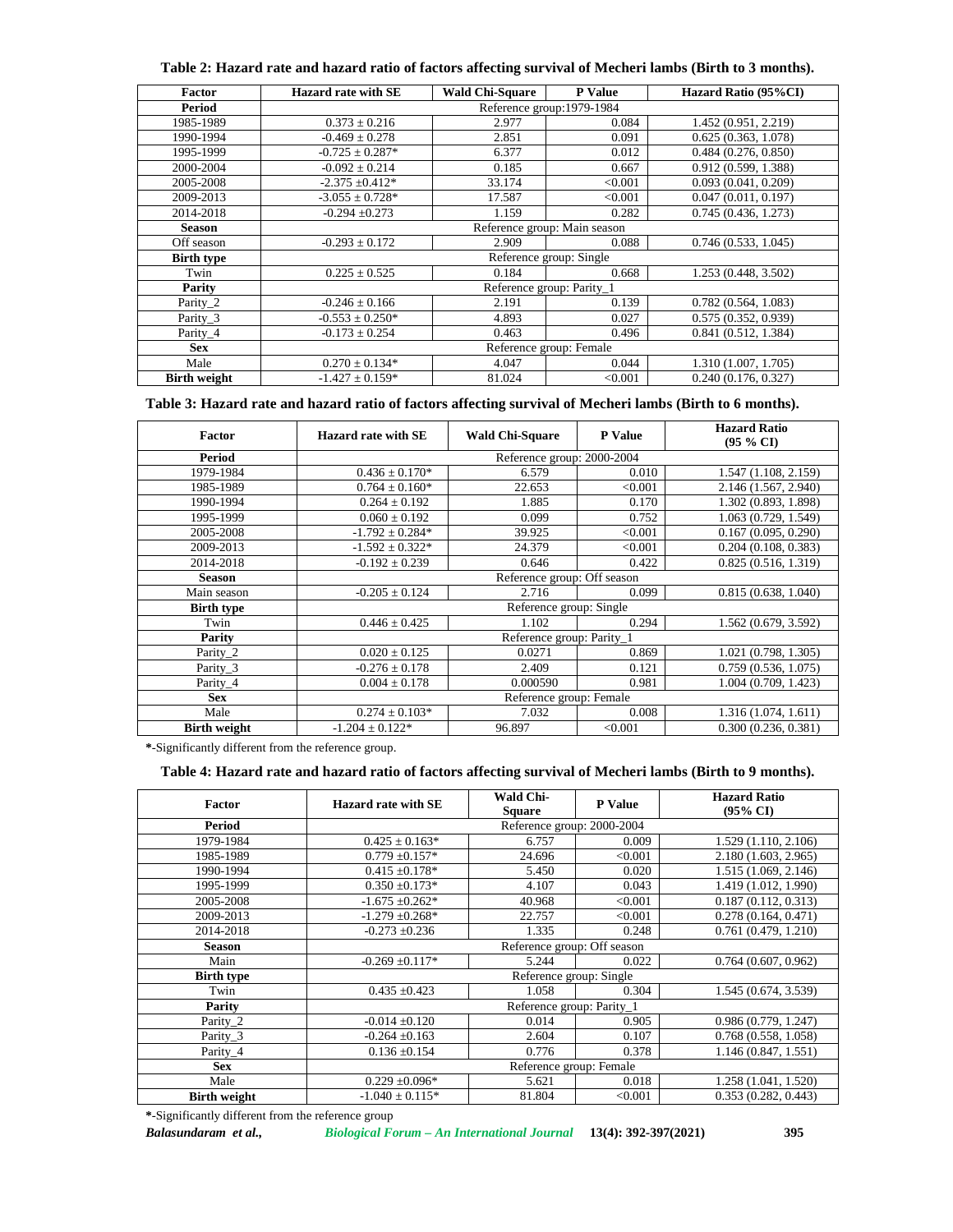| Factor              | Hazard rate with SE        | <b>Wald Chi-Square</b> | <b>P</b> Value              | Hazard Ratio (95 % CI) |  |
|---------------------|----------------------------|------------------------|-----------------------------|------------------------|--|
| Period              | Reference group: 2000-2004 |                        |                             |                        |  |
| 1979-1984           | $0.449 \pm 0.159*$         | 7.954                  | 0.005                       | 1.567 (1.147, 2.142)   |  |
| 1985-1989           | $0.776 \pm 0.155$ *        | 25.035                 | < 0.001                     | 2.172 (1.603, 2.943)   |  |
| 1990-1994           | $0.548 \pm 0.169*$         | 10.513                 | 0.001                       | 1.730 (1.242, 2.410)   |  |
| 1995-1999           | $0.408 \pm 0.168$ *        | 5.933                  | 0.015                       | 1.504 (1.083, 2.090)   |  |
| 2005-2008           | $-1.601 \pm 0.250*$        | 41.023                 | < 0.001                     | 0.202(0.124, 0.329)    |  |
| 2009-2013           | $-1.179 \pm 0.257*$        | 21.098                 | < 0.001                     | 0.308(0.186, 0.509)    |  |
| 2014-2018           | $-0.268 + 0.232$           | 1.332                  | 0.248                       | 0.765(0.486, 1.206)    |  |
| Season              |                            |                        | Reference group: Off season |                        |  |
| Season - Main       | $-0.298 \pm 0.114*$        | 6.826                  | 0.009                       | 0.743(0.594, 0.928)    |  |
| <b>Birth type</b>   |                            |                        | Reference group: Single     |                        |  |
| Twin                | $0.393 + 0.422$            | 0.870                  | 0.351                       | 1.482 (0.648, 3.388)   |  |
| Parity              |                            |                        | Reference group: Parity 1   |                        |  |
| Parity - Parity_2   | $-0.0317 \pm 0.116$        | 0.0745                 | 0.785                       | 0.969(0.772, 1.216)    |  |
| Parity 3            | $-0.303 + 0.158*$          | 3.664                  | 0.056                       | 0.739(0.541, 1.007)    |  |
| Parity_4            | $0.0539 \pm 0.151$         | 0.128                  | 0.721                       | 1.055 (0.785, 1.419)   |  |
| <b>Sex</b>          | Reference group: Female    |                        |                             |                        |  |
| Sex - Male          | $0.219 \pm 0.093*$         | 5.435                  | 0.020                       | 1.244 (1.035, 1.495)   |  |
| <b>Birth weight</b> | $-1.013 \pm 0.111*$        | 82.816                 | < 0.001                     | 0.363(0.292, 0.452)    |  |

**Table 5: Hazard rate and hazard ratio of factors affecting survival of Mecheri lambs (Birth to 12 months).**

**\***-Significantly different from the reference group

Male lambs had death rates that were 1.310, 1.316, 1.258, and 1.244 times that of female lambs during the preweaning, birth to six-month, birth to nine-month, and birth to twelve-month periods, respectively. Several scientists have observed that male lambs die at a higher rate than female lambs (Mandal *et al.*, 2007; Vostry and Milerski, 2013; Hatcher *et al.*, 2010). Metabolic rates in males are likely to be faster than females, which means that the effects of additional stress may be more devastating, resulting in a higher mortality rate (Getachew *et al.*, 2015). Comparatively, male lambs had a higher risk of death from respiratory, digestive, and other reasons than female lambs, as previously reported in prior studies (Mukasa-Mugerwa *et al.*, 2000, Mandal *et al.*, 2007). Certain behaviours have been linked to sex, such as ewes prioritizing ewe lambs when providing colostrum, making males more susceptible to pathogens (Tibbo, 2006).

Hazard rates computed for the growth periods of birth to nine months and birth to twelve months revealed that the main season had much lower hazard rates than the off season. It implied that lambs born in the main season had a better chance of survival than lambs born in the off season. The post weaning periods for the majority of main season born lambs occur during the two rainy seasons of the farm location. The sufficient pasture available throughout the post weaning growing phases may explain why lambs born during the main season have a higher survival rate. The relationship between lambing season and lamb survival has been explored in a variety of breeds (Mukasa-Mugerwa *et al.*, 2000; Vatankhah and Talebi, 2009; Bangar *et al.*, 2016), and is mostly influenced by pasture availability. A statistically significant effect of parity on lamb mortality was observed during the preweaning growth phase, with a hazard ratio of 0.575 for third parity. This is in contrast to the findings of Getachew *et al.*, (2015) who have reported a non-significant effect parity. Although lambs born from twin births died at a higher rate than lambs born from single births, the difference was not statistically significant in this study.

#### **CONCLUSION**

Survival analysis revealed a higher incidence of death during the first few days after birth and a significant percentage of mortality over the growth phases of birth to three months and three to six months. Cox regression analysis revealed that the factors viz., birth weight, sex of lamb, season of birth and period of birth as potential factors which affected the survival of Mecheri lambs. Male lambs faced more risks than female lambs, and lambs born during the main season performed better than lambs born during the off season. Birth weight was critical for lamb survival in all age groups of Mecheri sheep. Among the periods of birth, the later periods have lower hazard rates. According to the findings of this study, the following practices are recommended for further improving the survival of Mecheri lambs: genetic selection for birth weight; intensive care of male lambs during the preweaning period; and mating planning to minimize number of lamb births during the off season. In the future, the impacts of inbreeding on lamb survival may be investigated and incorporated into strategies for improving the survivability of Mecheri lambs.

**Acknowledgement.** Authors are grateful to the University, TANUVAS, for providing necessary support to accomplish this work which is a part of Ph.D. research work. **Conflict of Interest.** None.

#### **REFERENCES**

- 20th Livestock Census (2019). Ministry of Animal Husbandry, Dairying and Fisheries, Ministry of Agriculture, Government of India.
- Bangar, Y. C., Pachpute, S. T., & Nimase, R. G. (2016). The survival analysis of the potential risk factors affecting lamb mortality in Deccani sheep. *J. Dairy Vet. Anim. Res., 4*(2): 266-270.